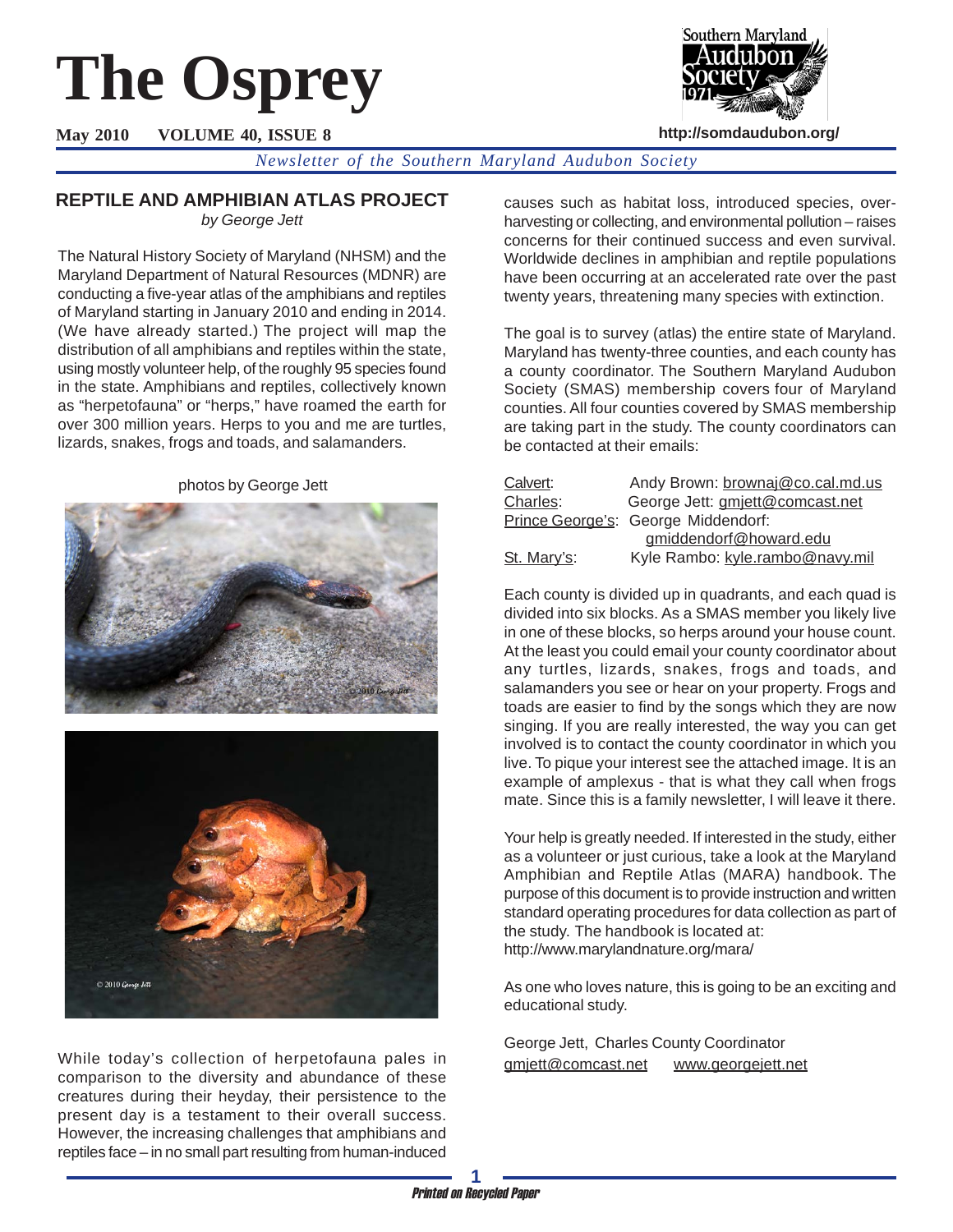## **ADMINISTRATION DRILLING PLAN SENDS WRONG MESSAGES ON ENERGY PRIORITIES**

#### **New York, NY, March 31, 2010 - Comments of Mike Daulton, Audubon Policy Director on Administration lifting of offshore drilling restrictions.**

"We are very disappointed with the administration's plan to expand dangerous offshore drilling that threatens our beaches and coastal economies."

"The Obama administration's plans for expanded drilling in many offshore areas perpetuates the fiction that we can drill our way to energy independence. The real solution will come from expansion of clean sources of energy like properly-sited solar and wind power and expanded efficiency measures and energy conservation. The administration deserves credit for making progress promoting clean energy, but this dirty energy approach is a step backward. To the extent that drilling may be needed to meet some short term energy needs, those needs can be met with energy production in areas that are already available rather than risk oil spills in pristine coastal areas.

"The administration's selective approach to identifying areas for drilling attempts to reflect the reality that some places are simply too fragile to risk. Though it properly emphasizes the role of sound science in making long-term energy decisions, it fails to protect many highly sensitive areas. For example, it leaves in place Lease Sale 193 in the Chukchi Sea despite widely acknowledged scientific gaps and serious environmental risks.

"We urge the Obama administration to focus on clean energy priorities and to protect America's special places from the risks of oil drilling."

**Background:** President Obama to Open Offshore Areas to Oil Drilling

The Obama administration proposes to open vast expanses of ocean water along the Atlantic coastline, the eastern Gulf of Mexico and the north coast of Alaska to oil and natural gas drilling for the first time. The plan would end a longstanding moratorium on oil exploration along the East Coast, including Florida and Virginia. Large tracts in the Chukchi Sea and Beaufort Sea in the Arctic Ocean north of Alaska — nearly 130 million acres — would be eligible for exploration and drilling after extensive studies.

#### **Action people can take to help birds and stem Climate Change** Audubon Action Center www.audubon.org/globalWarming

Garrison Frost 510-601-1866 x225 gfrost@audubon.org

Delta Willis 212-979-3197 Senior Communications Manager dwillis@audubon.org

## **NEW ONLINE BROCHURE: HOW TO PREVENT BIRDS FROM COLLIDING WITH HOME WINDOWS/DOORS**



You Can Save Birds From Flying Into Windows. Photo: © ABC

(Washington, D.C., March 25, 2010) American Bird Conservancy (ABC) has just published a new, downloadable brochure (www.abcbirds.org/abcprograms/policy/ collisions\_flyer.pdf) that offers a variety of tips on how to reduce the chances of birds flying into home windows and glass doors. Scientists estimate that 300 million to one billion birds die each year from collisions with glass, the majority of which is on homes.

"A bird may survive flying thousands of miles on migration, only to die when it tries to fly to a tree, or sky reflected in your window. That's tragic. It's also preventable. This publication emphasizes quick, cost effective ways to reduce the chances of that happening, while minimizing obstruction of your view," said Dr. Christine Sheppard, Manager of ABC's Collisions Program.

"Every year, people bump into glass doors. This happens enough that you'll often see frosted areas at eye level, especially in public buildings." she said. "The same thing happens to birds, only most collisions are lethal."

The publication describes techniques homeowners can use to help birds see windows, and includes links to suppliers of suggested materials.

ABC is the only national organization with a program dedicated to reducing bird deaths from collisions. ABC promotes bird-friendly construction and has helped develop legislation recently introduced by Congressman Mike Quigley, (D-Ill.) that would require bird-safe construction for new federal buildings. ABC is also conducting research to identify the most effective ways to deter bird collisions and how to rate effectiveness of different materials. Dr. Sheppard said much of the work in the collisions program is made possible through a generous grant by the Leon Levy Foundation.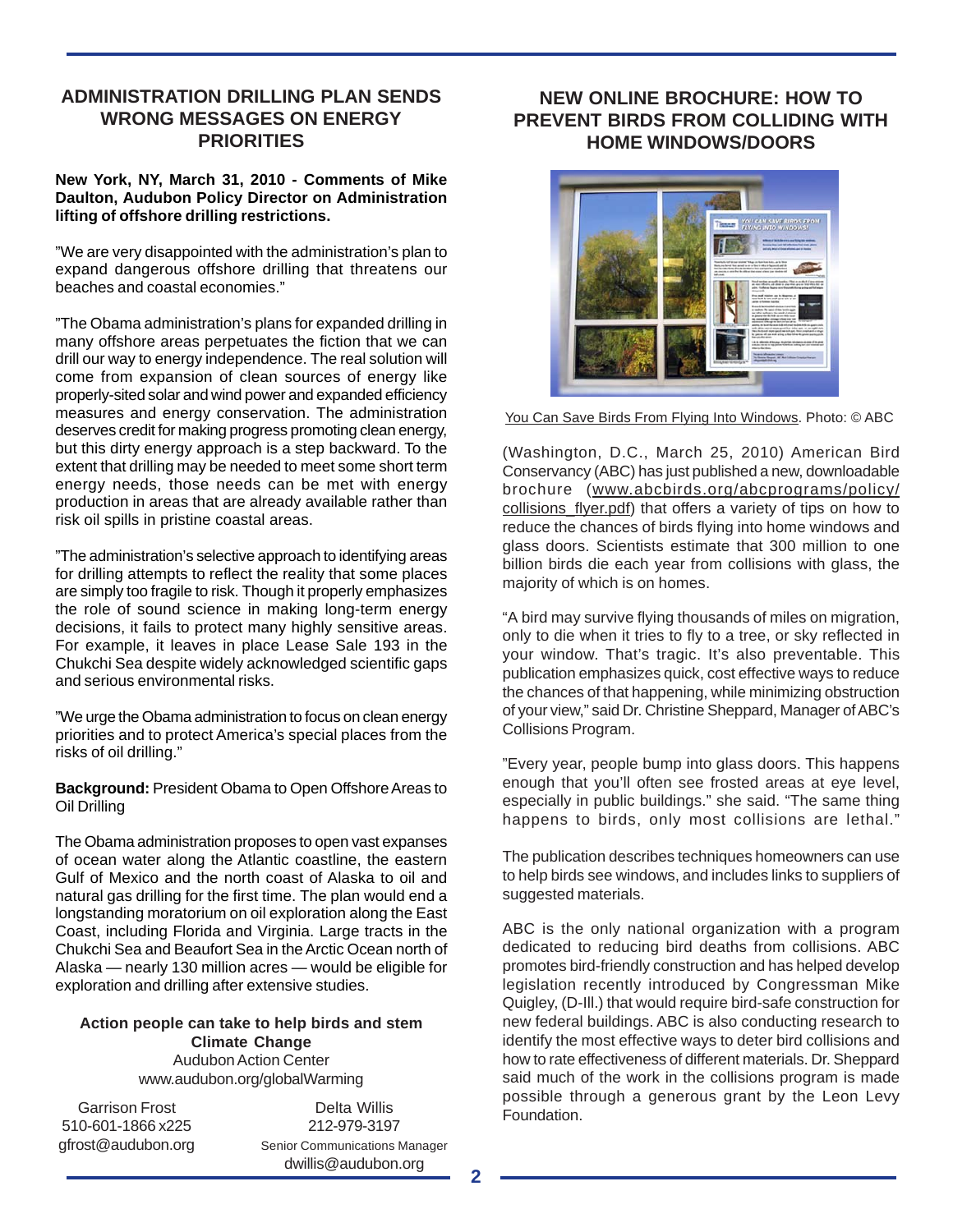### **HUMMINGBIRDS!**

*by Tyler Bell*

Here's a little how-to for hummingbird feeding. Please feel free to share this with friends, neighbors or your neighborhood newsletter. I'd be happy to send you the file via email.

Our one cup Pyrex measuring cup has metric on one side, which makes life a lot simpler. Microwave 200 mLs of water for about 1.5 minutes or until boiling. Float a toothpick in the water for safety. Microwaves superheat water and when you add sugar, it can cause the water to explode upward. If you'd like a chemistry lesson on this, I'd be happy to oblige.

Add 50 mLs of sugar and stir until dissolved. The first batch of the season you may want to add a bit more sugar as the birds arriving will be quite hungry. Allow to cool before hanging the feeder out.

Most hummingbird feeders have either a red base or a red reservoir so adding red food coloring is not necessary. There are unsubstantiated rumors that red food dye causes kidney damage to hummingbirds. If you do add it, you will not need to continue after early May as the migrants will be gone leaving only the residents.

Clean out the feeder once the nectar shows any hint of cloudiness. Scrub out the feeder in a mild soapy solution and rinse with copious quantities of water. You may need to remove the fake yellow flowers that some feeder have as gunk tends to accumulate around them and on the inside of the base behind them. A periodic rinse in a weak bleach solution may be necessary if you can't remove the black crud with soap alone. Again, rinse with lots of water.

Don't believe the urban legend that keeping your feeders up in the fall will prevent the hummers from migrating. The change in the day length will tell them when to leave. Our hummers usually leave around Labor Day though migrants continue to move through the area until late September. If you choose to leave your feeders up after September, you may need to sweeten the mixture to 1/4 sugar to 3/4 water. This will keep the nectar from freezing to temps into the mid to upper 20s.

The reason for leaving feeders up until Thanksgiving, or later, is that there are occasional stray hummingbirds from west of the Mississippi. Typically, these are Rufous Hummingbirds but there are records of Black-chinned Hummingbirds from DC and NJ (WAY overdue in MD), Anna's, Allen's Hummingbird and Calliope Hummingbirds from MD. Sometimes something truly extraordinary shows up. There was a Green Violet-ear about 1/2 mile west of the MD border in WV and a Green-breasted Mango that showed up around Thanksgiving in NC. Once it gets cold, the nectar won't spoil for quite a long time. If you do leave

your feeders up and you have a late visitor, please email either me or George Jett. With your permission, we can notify someone who can capture and band stray hummingbirds. Plus, we'd like to see it!

> If you have any questions, feel free to email either of us. Tyler Bell jtylerbell@yahoo.com George Jett gmjett@comcast.net



photo by George Jett

# **MD-SMAS LISTSERVE INFO**

I'd like to introduce any of you who are not familiar with our listserve. Welcome to MD-SMAS, the email discussion list for Audubon in Southern Maryland, where you can:

- \* share timely information about Southern Maryland environmental issues
- \* compare notes about Southern Maryland Audubon chapter activities,
- \* discuss birds and birding in Southern Maryland, and
- \* stay in touch with the Southern Maryland Audubon Society Board of Directors

The discussions are meant to be free-ranging but should generally center around local, state and national issues that affect the Southern Maryland environment. Through sharing information, we all become more effective in our Audubon efforts!

The MD-SMAS mailing list will function as a large e-mail distribution list, linking the people of Southern Maryland Audubon.

> List Owner: Tyler Bell E-mail: jtylerbell@yahoo.com Southern Maryland Audubon Society

#### **Group Email Addresses**

Post message: md-smas@yahoogroups.com Subscribe: md-smas-subscribe@yahoogroups.com Unsubscribe: md-smas-unsubscribe@yahoogroups.com List owner: md-smas-owner@yahoogroups.com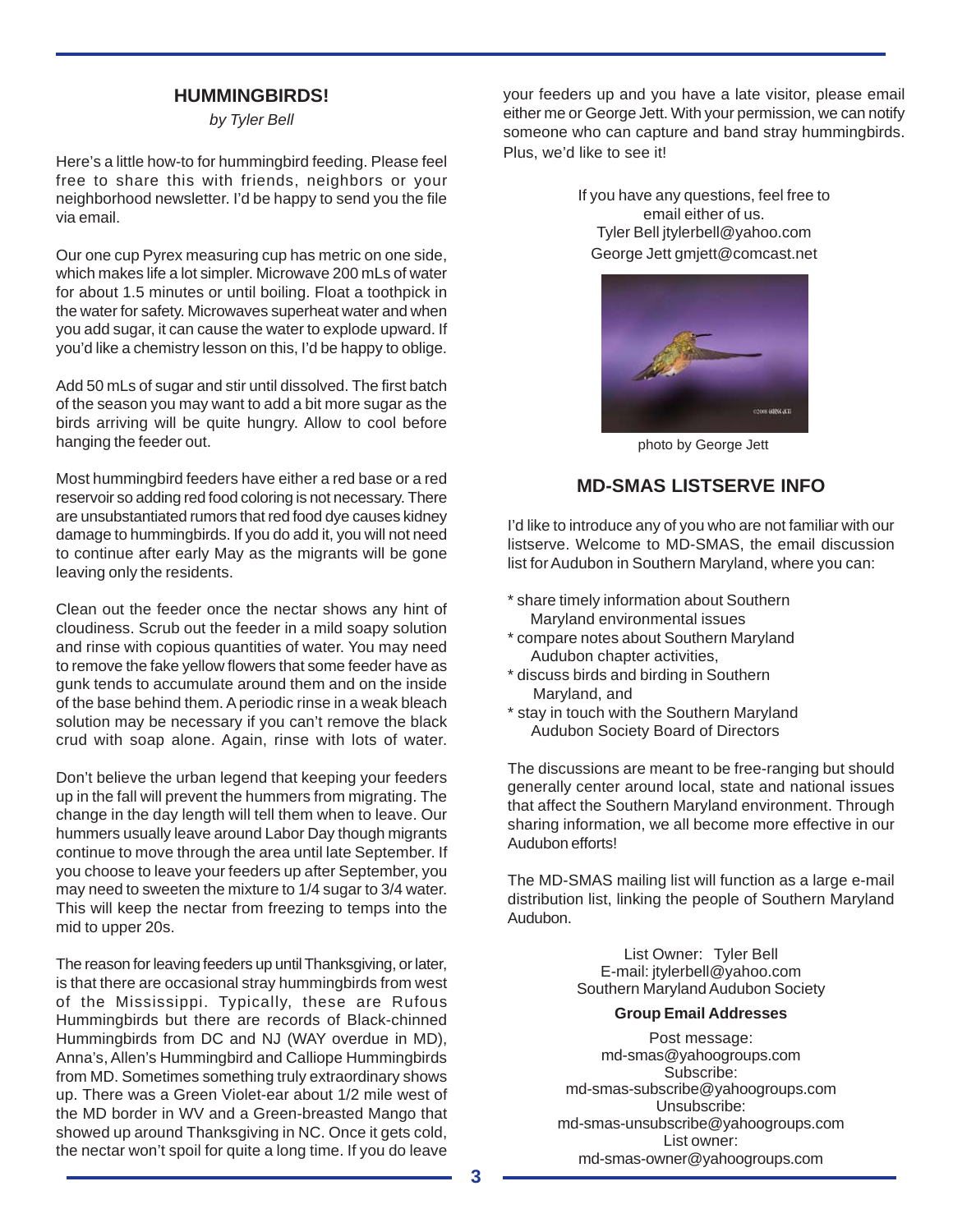#### **WELCOME, NEW MEMBERS!**

Kevin Beyer, Port Republic Eleanor Bowen, Prince Frederick Joseph Bowes, Compton Tom & Linda Conroy, Solomons John Covington, Temple Hills Charles Ekis, Saint Leonard Charles & Madeleine Follett, Solomons Marianne Frankhauser, Chespeake Beach Mary Gaskins, Waldorf Marianne Goller, Owings Kendall Harris, Oxon Hill Donna Heston, Brandywine C.A. Holley, Leonardtown Evelyn Holt, Indian Head Joyce Judd, California Edward Krupa, La Plata M.G. Marlay, St. Mary's City Elizabeth O'Brien, Newburg William Omara II, Chesapeake Beach G. Orme, Owings Patricia Van Ryswick, Leonardtown Kenneth Sebra, Dameron Colin Shisler, Saint Leonard Raymond Talley, California Doreen Thompson, Lexington Park Robert Wallace, Compton Jo White, Hughesville Ronald Wright, Temple Hills

# **FOSTER PARENTS NEEDED**



Southern Maryland Audubon Society sponsors the banding of nestling birds of prey, or raptors, with serially numbered aluminum bands in cooperation with the Bird Banding Laboratory of the U. S. Department of the Interior, as part of our bird research and conservation activities in Southern Maryland. Limited numbers

of Osprey and Barn Owl nestlings become available each year for adoption. The gift of \$10 for an Osprey adoption, or of \$25 for a Barn Owl adoption, contributes to a special fund for the support of raptor research and raptor conservation projects. The foster parent receives:

- A certificate of adoption with the number of the U. S. Department of the Interior band, and the location and date of the banding.
- Information on the ecology and migration patterns of the species, photo of a fledgling, and any other information on whereabouts or fate of the bird that may be available.

Interested? Here's how to become a foster parent of an Osprey or a Barn Owl. Send \$10.00 for each Osprey, or \$25 for each Barn Owl to:

**Southern Maryland Audubon Society ATTN: Adoption Program c/o Heather Burk 11885 Provident Drive La Plata, MD 20646-5416**



## **SMAS MEMBERS:**

Our organization is now accepting nominations for the Board of Directors. Our current officers have agreed to be nominated for the positions they now hold. There are openings for directors. Of course, any of these positions can have other nominees for them. We are looking for those interested in managing SMAS.

We find that new people coming on to the Board have new ideas and perspectives. This has helped SMAS to continue to provide the best we can for our members and the surrounding community.

Anyone interested please call me at 301-283-6317 or email at rlukinic@peoplepc.com.

The positions will be voted on at our annual meeting on June 6<sup>th</sup>.

Happy birding. Bob Lukinic, President

| ADOPT A RAPTOR                                                         |  |  |  |  |  |
|------------------------------------------------------------------------|--|--|--|--|--|
| Name:                                                                  |  |  |  |  |  |
| Address:                                                               |  |  |  |  |  |
|                                                                        |  |  |  |  |  |
|                                                                        |  |  |  |  |  |
| I wish to adopt (check one):                                           |  |  |  |  |  |
| (number of) Osprey, \$10.00 each<br>(number of) Barn Owl, \$25.00 each |  |  |  |  |  |
| Amount Enclosed:                                                       |  |  |  |  |  |
| (Make checks payable to:<br>Southern Maryland Audubon Society)         |  |  |  |  |  |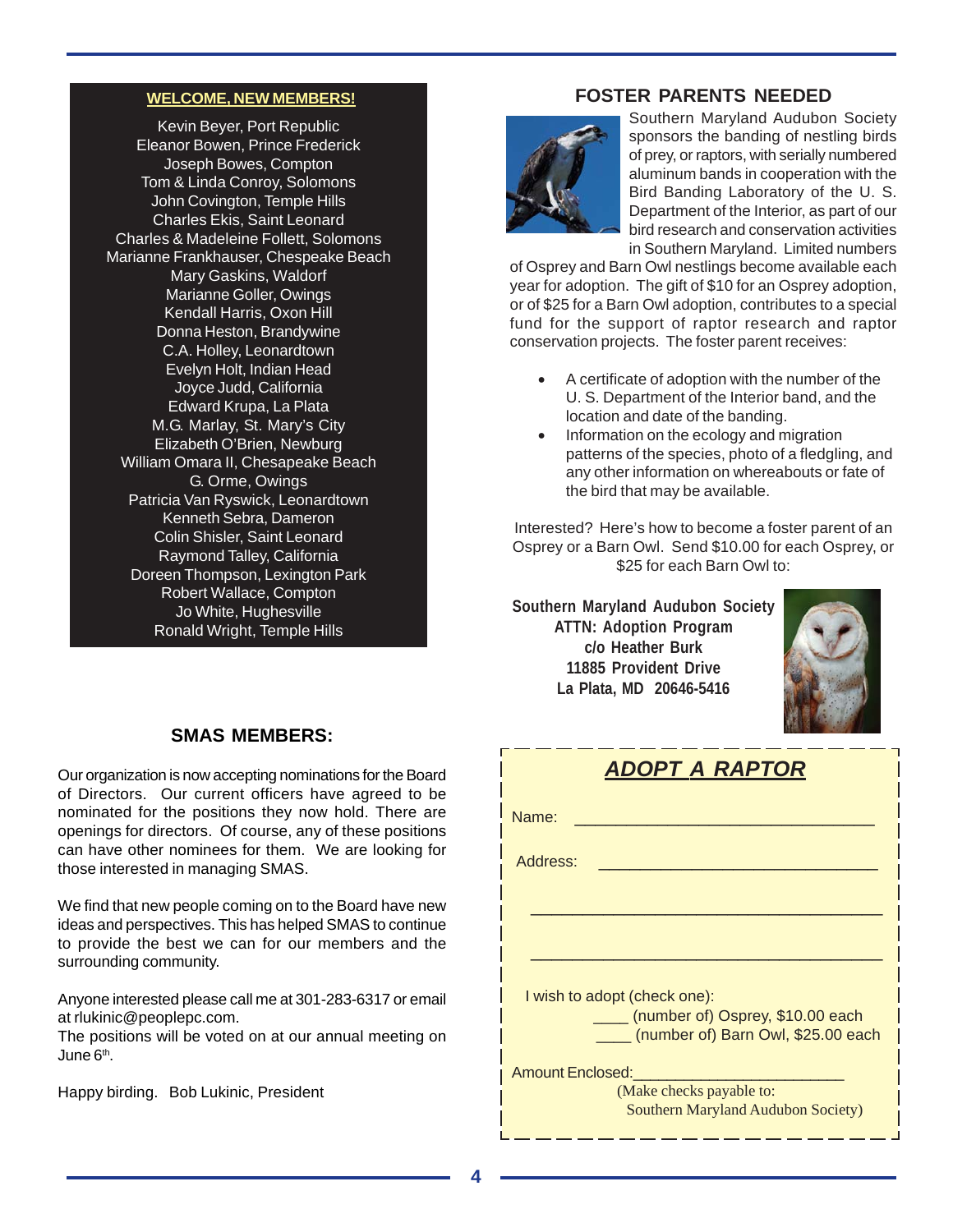#### Events continued from page 6

#### May 8 – Saturday - All Day **COUNTY MAY COUNTS**

*Calvert, Charles, Prince George's, St. Mary's Counties*

Help needed from all: backyard birders, beginners, team leaders. These data and information help save our birds! County coordinators are as follows: Calvert: Sue Hamilton (410-586-1494, seal10n2002@yahoo.com); Charles: George Jett (301-843-3524, gmjett@comcast.net); Prince George's: Fred Fallon (301-249-1518, fwfallon@earthlink.net); St. Mary's: Patty Craig (301-872-5670), eyrie@hughes.net). See the May issue of *The Osprey* for additional information.

# May 7, 8, 9 – Friday, Saturday & Sunday

## **Delaware Bay.** Field Trip

*"Migrating Shorebirds & Spawning Horseshoe Crabs"*

Leader: Millie Kriemelmeyer (301-372-8766, milliek@radix.net). The trip is timed for the peak migration of Red Knots, Ruddy Turnstones and other shorebirds, who stop at the Delaware Bay to fatten on horseshoe crab eggs before resuming their journey to northern Canada. Trips are based from Dover, Delaware and early hotel reservations are recommended. Come for a day or the whole trip. All ages are welcome. Contact leader for details. RSVP required.

May 15 – Saturday – 8 AM - noon **Battle Creek Cypress Swamp, Calvert County.** Field Trip *"BARRED OWLS AND PROTHONOTARY WARBLERS"*

Leader: Andy Brown (410-535-5327, brownaj@co.cal.md.us) Target species include Prothonotary, Hooded and Kentucky Warblers, as well as other notable spring migrants. Particular emphasis will be on identification by song. From Prince Frederick, Rt. 2/4, 2 miles, right onto Sixes Rd. 2 miles, left onto Gray's Rd. Nature Center entrance on the right. Facilities, no fee. RSVP required.

#### May 23 – Sunday - 9:30 AM

**Barn Owls & Breakfast, Charles County.** Field Trip

Leader: Mike Callahan (301-259-2162, **raptorsrule@juno.com).** Join our Raptor Conservation Committee Chairman Mike Callahan for a new version of B&B. Trip participants will enjoy breakfast before we check a barn owl nest box and possibly band the nestling owls. This trip will take place on private property, so the location is not being advertised. There is a \$3 fee to help cover the cost of food. Sign up with Mike by May 17 at 301-259-2162 so food can be ordered. Expected to fill fast! Limited space available and you will be notified of meeting location upon sign up. *Youths especially welcome!* RSVP required.

> **Backyard Massacre** *by Jane Klemer*

Feather pile attests to recent carnage. Sitting dove, or sitting duck?

#### ○○○○○○○○○○○○○○○○○○○○○○○○○○○○○○○○○○○○○○○○○○○○ ○○○○○○○○○○○○○○○○○○○○○○○○ **MEMBERSHIP APPLICATION**

- Please enroll me as a member of the Audubon Family and **the Southern Maryland Audubon Society**. I will receive the chapter newsletter, *The Osprey*, and all my dues will support environmental efforts in Southern Maryland.
- Please enroll me as a member of **the National Audubon Society**. My membership will also include membership in the Southern Maryland Audubon Society. I will receive National's *Audubon Magazine*, the chapter newsletter, and support national and local environmental causes. A fraction of my dues will be returned to the local chapter.

| Nam. |                      |                     |
|------|----------------------|---------------------|
| Cit  | state<br>___________ | -<br>痴<br>_________ |

 $\text{I} \text{DO} \square \text{ do } \text{NOT} \square \text{ wish to receive } \text{The } \text{Osprey}$  electronically. My e-mail address is: (electronic delivery saves SMAS printing and mailing costs.)

# **Chapter-Only Dues** (new/renewal) **Make check payable to Southern Maryland Audubon Society**

- $\Box$  Individual/Family  $\Box$ 1yr \$20  $\Box$ 2yr \$38  $\Box$ 3yr \$56
- $\Box$  Senior/Student  $\Box$ 1yr \$15  $\Box$ 2yr \$28  $\Box$ 3yr \$42
- Individual Lifetime Membership \_\_\_\_\_\_\$500 Senior (over 62) \$250

**National Dues, Make check payable to National Audubon Society** -- Chapter code #C9ZL000Z

 $\Box$  Introductory Offer - 1 year \$20

 $\Box$  Senior/Student \$15

|             |  |  |                       |  |  |  |  | Mail to: Southern Maryland Audubon Society, Attn: Membership |  |
|-------------|--|--|-----------------------|--|--|--|--|--------------------------------------------------------------|--|
| P.O.Box 181 |  |  |                       |  |  |  |  |                                                              |  |
|             |  |  | Bryans Road, MD 20616 |  |  |  |  |                                                              |  |